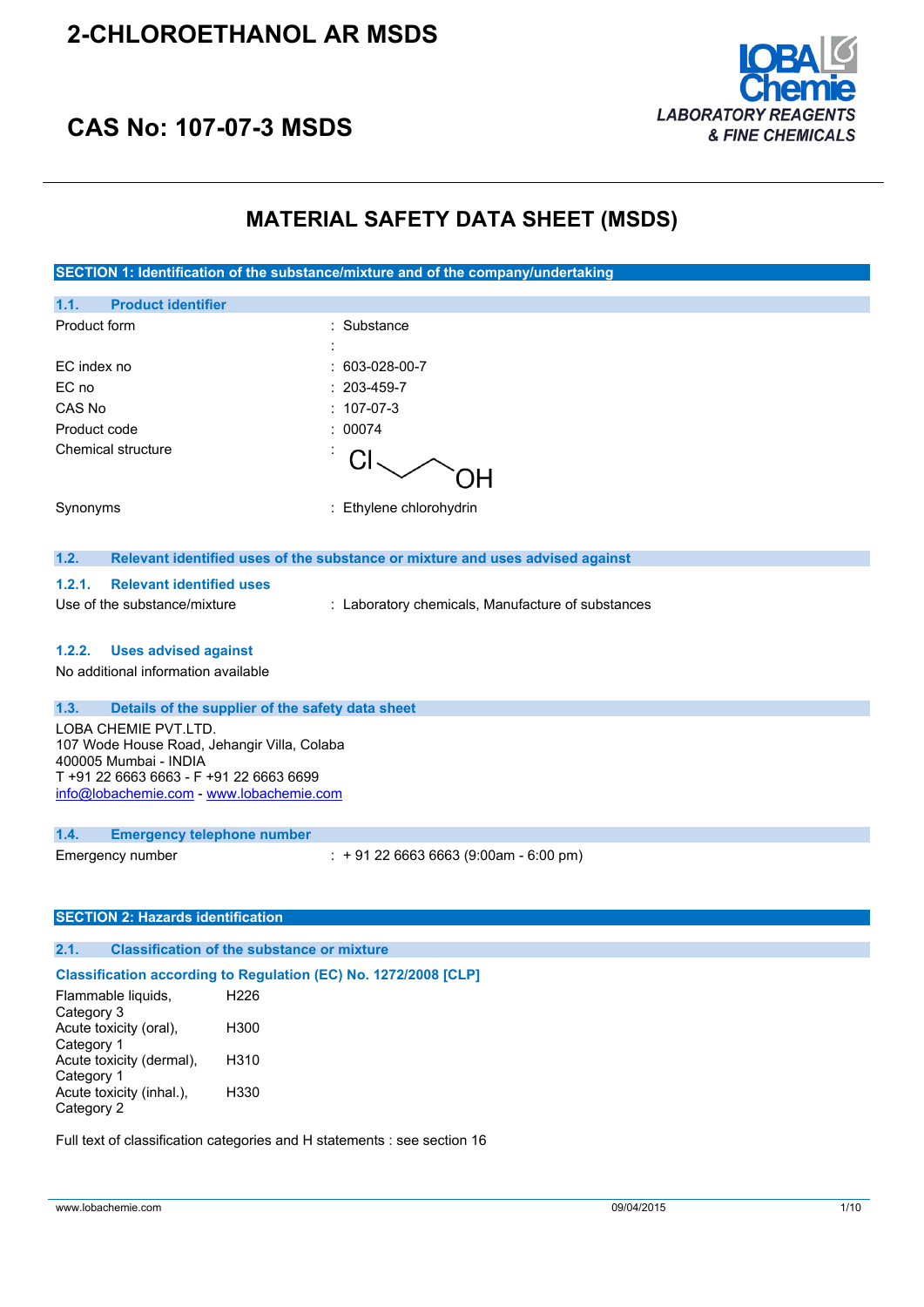#### **Classification according to Directive 67/548/EEC or 1999/45/EC**

T+; R26/27/28 Full text of R-phrases: see section 16

### **Adverse physicochemical, human health and environmental effects** No additional information available

| 2.2.<br><b>Label elements</b>                              |                                                                                                                                                                                                                                                                                                                                                                  |
|------------------------------------------------------------|------------------------------------------------------------------------------------------------------------------------------------------------------------------------------------------------------------------------------------------------------------------------------------------------------------------------------------------------------------------|
| Labelling according to Regulation (EC) No. 1272/2008 [CLP] |                                                                                                                                                                                                                                                                                                                                                                  |
| Hazard pictograms (CLP)                                    | GHS02<br>GHS06                                                                                                                                                                                                                                                                                                                                                   |
| Signal word (CLP)                                          | : Danger                                                                                                                                                                                                                                                                                                                                                         |
| Hazard statements (CLP)                                    | : H226 - Flammable liquid and vapour<br>H300+H310+H330 - Fatal if swallowed, in contact with skin or if inhaled                                                                                                                                                                                                                                                  |
| Precautionary statements (CLP)                             | $\therefore$ P260 - Do not breathe dust/fume/gas/mist/vapours/spray<br>P264 - Wash  thoroughly after handling<br>P280 - Wear protective gloves/protective clothing/eye protection/face protection<br>P284 - [In case of inadequate ventilation] wear respiratory protection<br>P301+P310 - IF SWALLOWED: immediately call a POISON CENTER or<br>doctor/physician |

### **2.3. Other hazards**

No additional information available

| <b>SECTION 3: Composition/information on ingredients</b> |                         |
|----------------------------------------------------------|-------------------------|
|                                                          |                         |
| 3.1.                                                     | <b>Substance</b>        |
| Name                                                     | $: 2$ -CHLOROETHANOL AR |
| CAS No                                                   | $: 107-07-3$            |
| EC no                                                    | $: 203 - 459 - 7$       |
| EC index no                                              | $: 603-028-00-7$        |
|                                                          |                         |

Full text of R- and H-phrases: see section 16

**3.2. Mixture**

Not applicable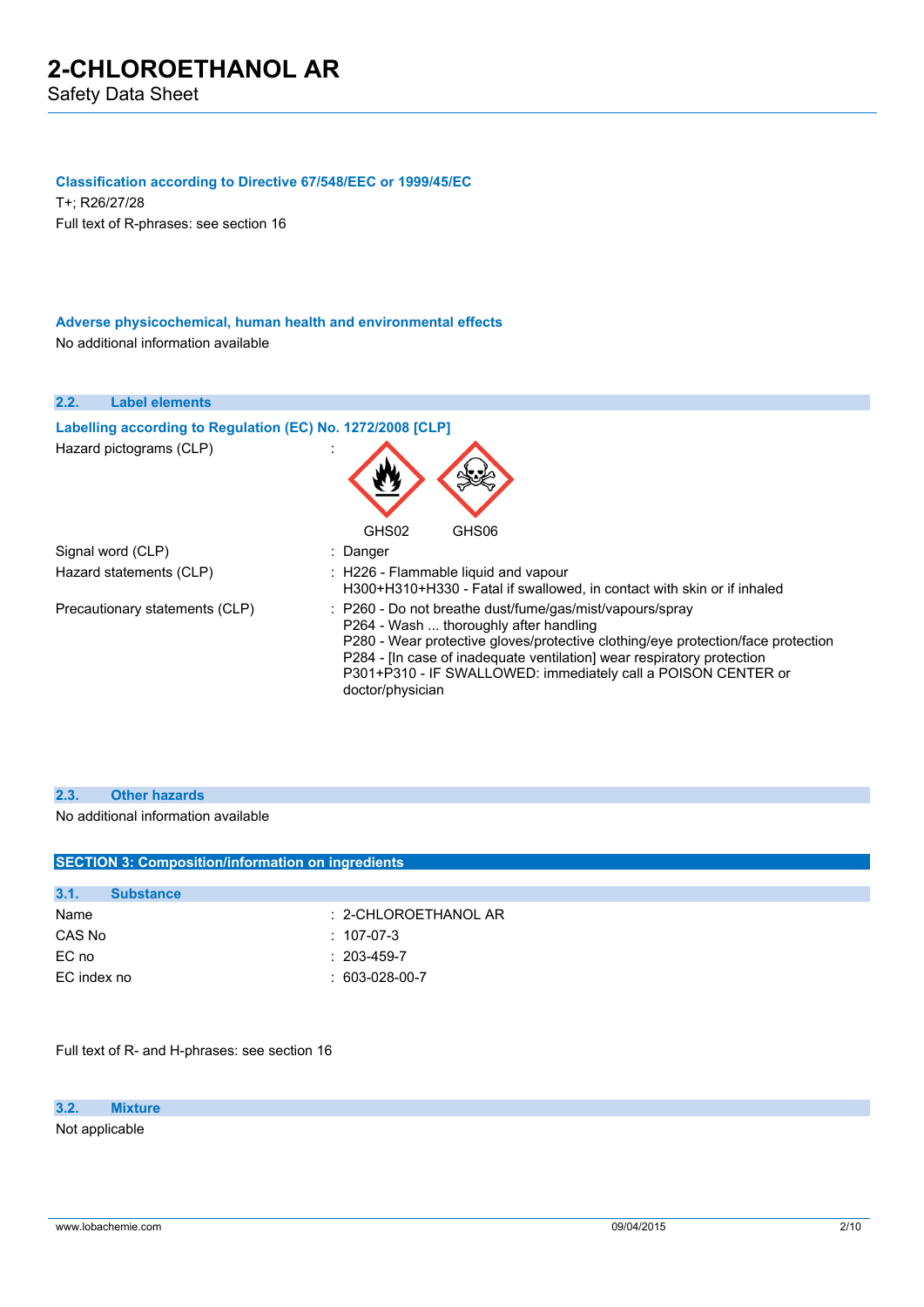Safety Data Sheet

## **SECTION 4: First aid measures**

| 4.1.<br><b>Description of first aid measures</b>                            |                                                                                                                                                                   |
|-----------------------------------------------------------------------------|-------------------------------------------------------------------------------------------------------------------------------------------------------------------|
|                                                                             |                                                                                                                                                                   |
| First-aid measures after inhalation                                         | Remove person to fresh air and keep comfortable for breathing. Give oxygen or<br>artificial respiration if necessary. If you feel unwell, seek medical advice.    |
| First-aid measures after skin contact                                       | Wash skin with plenty of water. If skin irritation occurs: Get medical advice/attention.                                                                          |
| First-aid measures after eye contact                                        | Rinse cautiously with water for several minutes. Rinse eyes with water as a<br>precaution. Remove contact lenses, if present and easy to do. Continue rinsing.    |
| First-aid measures after ingestion                                          | : Rinse mouth out with water. If you feel unwell, seek medical advice.                                                                                            |
| 4.2.<br>Most important symptoms and effects, both acute and delayed         |                                                                                                                                                                   |
| Symptoms/injuries after inhalation                                          | : Fatal if inhaled.                                                                                                                                               |
| Symptoms/injuries after skin contact                                        | $:$ Fatal in contact with skin.                                                                                                                                   |
| Symptoms/injuries after ingestion                                           | : Fatal if swallowed.                                                                                                                                             |
| 4.3.                                                                        | Indication of any immediate medical attention and special treatment needed                                                                                        |
| Treat symptomatically.                                                      |                                                                                                                                                                   |
| <b>SECTION 5: Firefighting measures</b>                                     |                                                                                                                                                                   |
|                                                                             |                                                                                                                                                                   |
| 5.1.<br><b>Extinguishing media</b>                                          |                                                                                                                                                                   |
| Suitable extinguishing media                                                | : dry chemical powder, alcohol-resistant foam, carbon dioxide (CO2).                                                                                              |
| Unsuitable extinguishing media                                              | Do not use a heavy water stream.                                                                                                                                  |
| Special hazards arising from the substance or mixture<br>5.2.               |                                                                                                                                                                   |
| Fire hazard                                                                 | : Flammable liquid and vapour.                                                                                                                                    |
|                                                                             |                                                                                                                                                                   |
| 5.3.<br><b>Advice for firefighters</b>                                      |                                                                                                                                                                   |
| Protection during firefighting                                              | Do not attempt to take action without suitable protective equipment.                                                                                              |
| <b>SECTION 6: Accidental release measures</b>                               |                                                                                                                                                                   |
|                                                                             |                                                                                                                                                                   |
| 6.1.                                                                        | Personal precautions, protective equipment and emergency procedures                                                                                               |
| 6.1.1.<br>For non-emergency personnel                                       |                                                                                                                                                                   |
| Emergency procedures                                                        | : Evacuate unnecessary personnel.                                                                                                                                 |
| 6.1.2.<br>For emergency responders                                          |                                                                                                                                                                   |
| Protective equipment                                                        | Use personal protective equipment as required.                                                                                                                    |
| <b>Emergency procedures</b>                                                 | : Stop release.                                                                                                                                                   |
|                                                                             |                                                                                                                                                                   |
|                                                                             |                                                                                                                                                                   |
| 6.2.<br><b>Environmental precautions</b>                                    |                                                                                                                                                                   |
| Avoid release to the environment.                                           |                                                                                                                                                                   |
|                                                                             |                                                                                                                                                                   |
| Methods and material for containment and cleaning up<br>6.3.                |                                                                                                                                                                   |
| Methods for cleaning up                                                     | Collect spillage. On land, sweep or shovel into suitable containers. Soak up spills<br>with inert solids, such as clay or diatomaceous earth as soon as possible. |
| <b>Reference to other sections</b><br>6.4.                                  |                                                                                                                                                                   |
| No additional information available                                         |                                                                                                                                                                   |
| <b>SECTION 7: Handling and storage</b>                                      |                                                                                                                                                                   |
|                                                                             |                                                                                                                                                                   |
| 7.1.<br><b>Precautions for safe handling</b>                                |                                                                                                                                                                   |
| Precautions for safe handling                                               | Do not get in eyes, on skin, or on clothing.                                                                                                                      |
| Hygiene measures                                                            | Wash  thoroughly after handling. Do not eat, drink or smoke when using this<br>product.                                                                           |
| <b>Conditions for safe storage, including any incompatibilities</b><br>7.2. |                                                                                                                                                                   |
| Storage conditions                                                          | : Store in original container. Keep container tightly closed. Store in a dry place.                                                                               |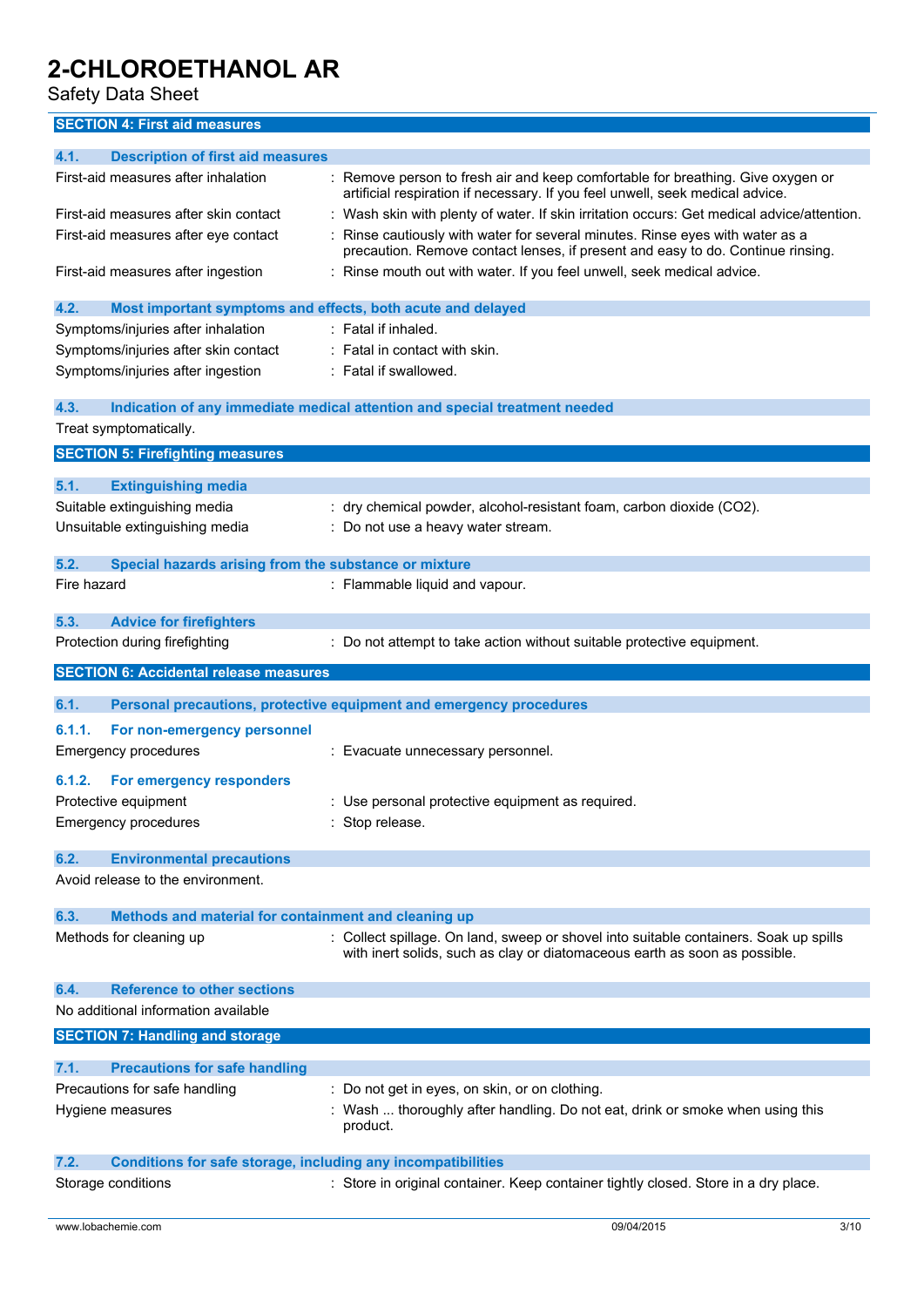Safety Data Sheet

| 7.3.                                                    | <b>Specific end use(s)</b>          |  |  |
|---------------------------------------------------------|-------------------------------------|--|--|
|                                                         | No additional information available |  |  |
| <b>SECTION 8: Exposure controls/personal protection</b> |                                     |  |  |
|                                                         |                                     |  |  |

No additional information available

| 8.2.<br><b>Exposure controls</b>                              |                                       |
|---------------------------------------------------------------|---------------------------------------|
| Hand protection                                               | : protective gloves                   |
| Eye protection                                                | Chemical goggles or safety glasses    |
| Skin and body protection                                      | : Wear suitable protective clothing   |
| Respiratory protection                                        | : Wear respiratory protection         |
| <b>SECTION 9: Physical and chemical properties</b>            |                                       |
| Information on basic physical and chemical properties<br>9.1. |                                       |
| Physical state                                                | : Liquid                              |
| Molecular mass                                                | : 80.51 g/mol                         |
| Colour                                                        | Clear Colorless.                      |
| Odour                                                         | : sweet pleasant.                     |
| Odour threshold                                               | : No data available                   |
| pH                                                            | : No data available                   |
| Relative evaporation rate (butylacetate=1)                    | : No data available                   |
| Melting point                                                 | : -89 °C                              |
| Freezing point                                                | : No data available                   |
| Boiling point                                                 | : 129 °C                              |
| Flash point                                                   | : 55 °C                               |
| Auto-ignition temperature                                     | : 425 $^{\circ}$ C                    |
| Decomposition temperature                                     | : No data available                   |
| Flammability (solid, gas)                                     | : No data available                   |
| Vapour pressure                                               | : 7 hPa at 20 $^{\circ}$ C            |
| Relative vapour density at 20 °C                              | : 2.78                                |
| Relative density                                              | : No data available                   |
| Density                                                       | : $1.2$ g/cm <sup>3</sup>             |
| Solubility                                                    | : Water: Easily soluble in cold water |
| Log Pow                                                       | : No data available                   |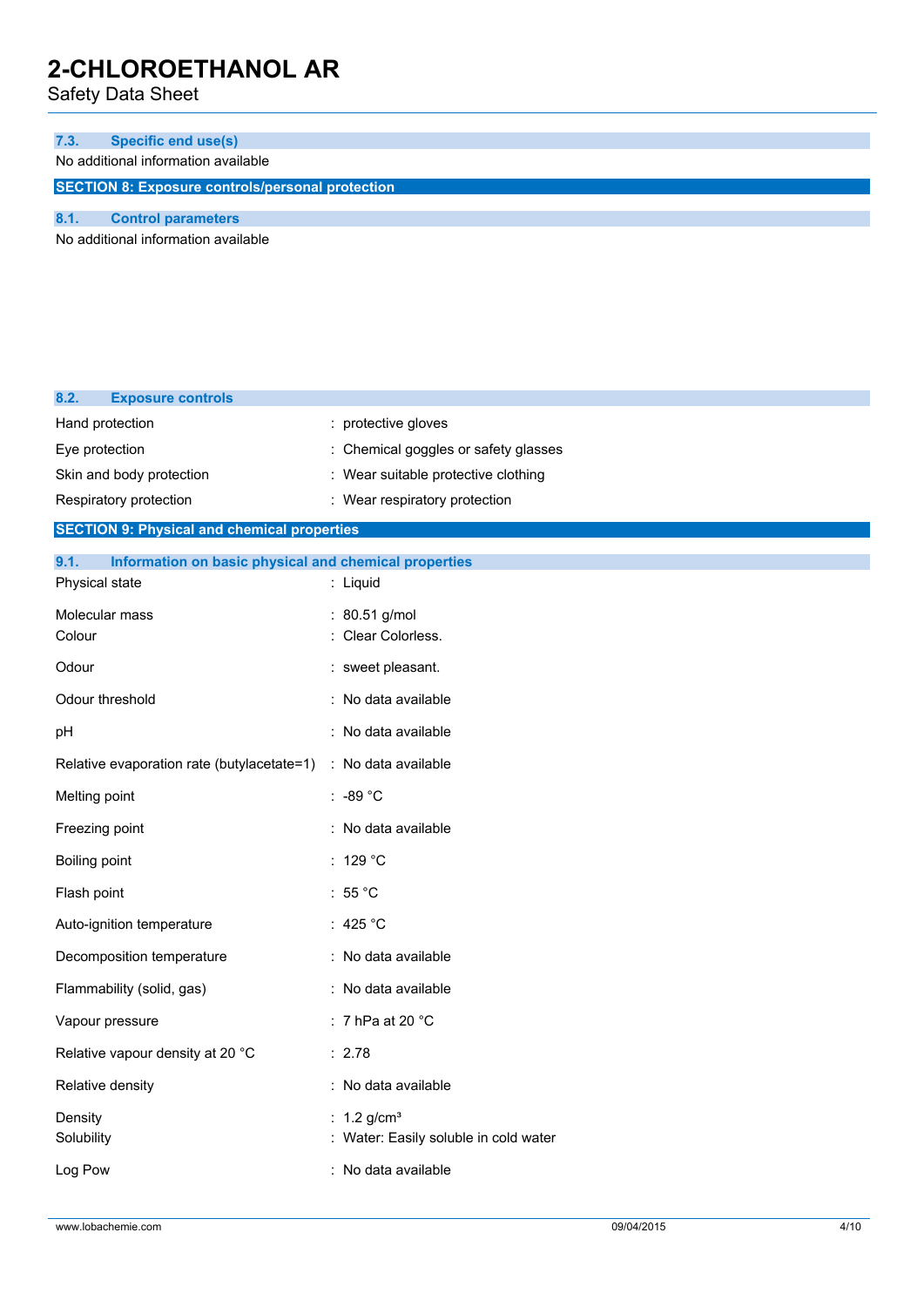## Safety Data Sheet

| Viscosity, kinematic    | : No data available   |
|-------------------------|-----------------------|
| Viscosity, dynamic      | : No data available   |
| Explosive properties    | : No data available   |
| Oxidising properties    | : No data available   |
| <b>Explosive limits</b> | $: 0.05 - 0.16$ vol % |

| <b>Other information</b><br>9.2.                                                          |                                                                                      |
|-------------------------------------------------------------------------------------------|--------------------------------------------------------------------------------------|
| No additional information available                                                       |                                                                                      |
| <b>SECTION 10: Stability and reactivity</b>                                               |                                                                                      |
|                                                                                           |                                                                                      |
| <b>Reactivity</b><br>10.1.<br>No additional information available                         |                                                                                      |
|                                                                                           |                                                                                      |
| 10.2.<br><b>Chemical stability</b>                                                        |                                                                                      |
| Flammable liquid and vapour.                                                              |                                                                                      |
|                                                                                           |                                                                                      |
| 10.3.<br><b>Possibility of hazardous reactions</b><br>No additional information available |                                                                                      |
|                                                                                           |                                                                                      |
| 10.4.<br><b>Conditions to avoid</b>                                                       |                                                                                      |
| Direct sunlight. Overheating. Open flame. Heat. Sparks.                                   |                                                                                      |
|                                                                                           |                                                                                      |
| 10.5.<br><b>Incompatible materials</b>                                                    |                                                                                      |
| No additional information available                                                       |                                                                                      |
| 10.6.<br><b>Hazardous decomposition products</b>                                          |                                                                                      |
| No additional information available                                                       |                                                                                      |
|                                                                                           |                                                                                      |
| <b>SECTION 11: Toxicological information</b>                                              |                                                                                      |
|                                                                                           |                                                                                      |
|                                                                                           |                                                                                      |
| 11.1.<br><b>Information on toxicological effects</b>                                      |                                                                                      |
| Acute toxicity                                                                            | : Oral: Fatal if swallowed. Dermal: Fatal in contact with skin. Inhalation: Fatal if |
|                                                                                           | inhaled.                                                                             |
|                                                                                           |                                                                                      |
|                                                                                           |                                                                                      |
| Skin corrosion/irritation                                                                 | : Not classified<br>Not classified                                                   |
| Serious eye damage/irritation                                                             |                                                                                      |
| Respiratory or skin sensitisation                                                         | : Not classified<br>Not classified<br>÷                                              |
| Germ cell mutagenicity                                                                    | : Not classified                                                                     |
| Carcinogenicity                                                                           |                                                                                      |
|                                                                                           |                                                                                      |
| Reproductive toxicity                                                                     | : Not classified                                                                     |
| Specific target organ toxicity (single                                                    | : Not classified                                                                     |
| exposure)                                                                                 |                                                                                      |
|                                                                                           |                                                                                      |
| Specific target organ toxicity (repeated                                                  | : Not classified                                                                     |
| exposure)                                                                                 |                                                                                      |
| Aspiration hazard                                                                         | : Not classified                                                                     |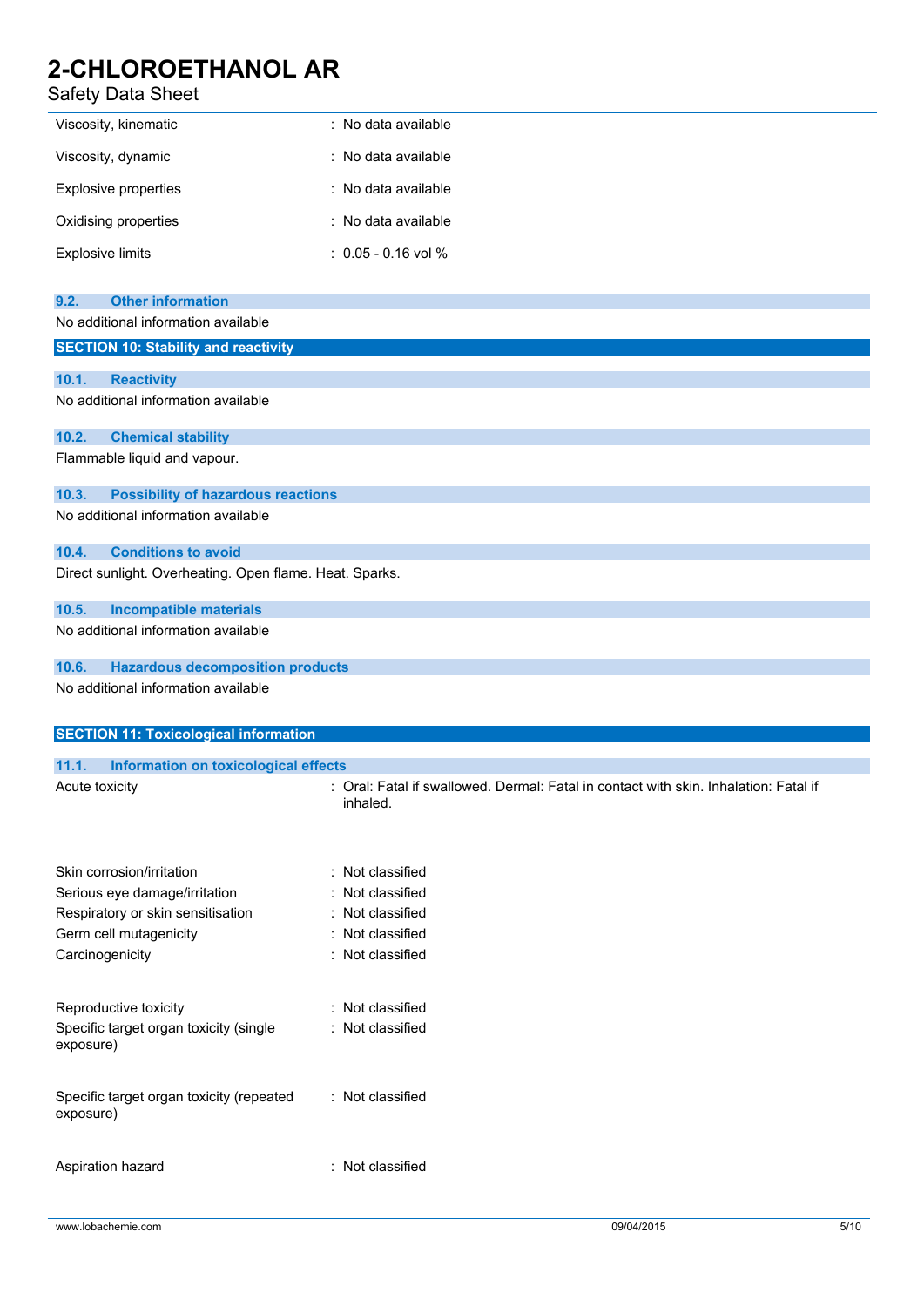Safety Data Sheet

| Potential adverse human health effects<br>and symptoms                           | : Fatal if swallowed. Fatal in contact with skin.       |      |
|----------------------------------------------------------------------------------|---------------------------------------------------------|------|
| <b>SECTION 12: Ecological information</b>                                        |                                                         |      |
| 12.1.<br><b>Toxicity</b>                                                         |                                                         |      |
| No additional information available                                              |                                                         |      |
|                                                                                  |                                                         |      |
|                                                                                  |                                                         |      |
|                                                                                  |                                                         |      |
| 12.2.<br><b>Persistence and degradability</b>                                    |                                                         |      |
| No additional information available                                              |                                                         |      |
|                                                                                  |                                                         |      |
| 12.3.<br><b>Bioaccumulative potential</b><br>No additional information available |                                                         |      |
|                                                                                  |                                                         |      |
| 12.4.<br><b>Mobility in soil</b>                                                 |                                                         |      |
| No additional information available                                              |                                                         |      |
| <b>Results of PBT and vPvB assessment</b><br>12.5.                               |                                                         |      |
| No additional information available                                              |                                                         |      |
|                                                                                  |                                                         |      |
|                                                                                  |                                                         |      |
| 12.6.<br><b>Other adverse effects</b>                                            |                                                         |      |
| No additional information available                                              |                                                         |      |
| <b>SECTION 13: Disposal considerations</b>                                       |                                                         |      |
| 13.1.<br><b>Waste treatment methods</b>                                          |                                                         |      |
| Product/Packaging disposal<br>recommendations                                    | : Dispose of contents/container to                      |      |
| Ecology - waste materials                                                        | : Hazardous waste due to toxicity.                      |      |
| <b>SECTION 14: Transport information</b>                                         |                                                         |      |
| In accordance with ADR / RID / IMDG / IATA / ADN                                 |                                                         |      |
|                                                                                  |                                                         |      |
| <b>UN number</b><br>14.1.                                                        |                                                         |      |
| UN-No. (ADR)                                                                     | : 1135                                                  |      |
| UN-No. (IMDG)                                                                    | : 1135                                                  |      |
| UN-No.(IATA)                                                                     | : 1135                                                  |      |
| UN-No.(ADN)                                                                      | : 1135                                                  |      |
| UN-No. (RID)                                                                     | : 1135                                                  |      |
| 14.2.<br><b>UN proper shipping name</b>                                          |                                                         |      |
| Proper Shipping Name (ADR)                                                       | : ETHYLENE CHLOROHYDRIN                                 |      |
| Proper Shipping Name (IMDG)                                                      | : ETHYLENE CHLOROHYDRIN                                 |      |
| Proper Shipping Name (IATA)                                                      | : ETHYLENE CHLOROHYDRIN                                 |      |
| Proper Shipping Name (ADN)                                                       | : ETHYLENE CHLOROHYDRIN                                 |      |
| Proper Shipping Name (RID)                                                       | : ETHYLENE CHLOROHYDRIN                                 |      |
| Transport document description (ADR)                                             | : UN 1135 ETHYLENE CHLOROHYDRIN, 6.1 (3), I, (C/D)      |      |
| Transport document description (IMDG)                                            | : UN 1135 ETHYLENE CHLOROHYDRIN, 6.1 (3), I (60°C o.c.) |      |
| www.lobachemie.com                                                               | 09/04/2015                                              | 6/10 |
|                                                                                  |                                                         |      |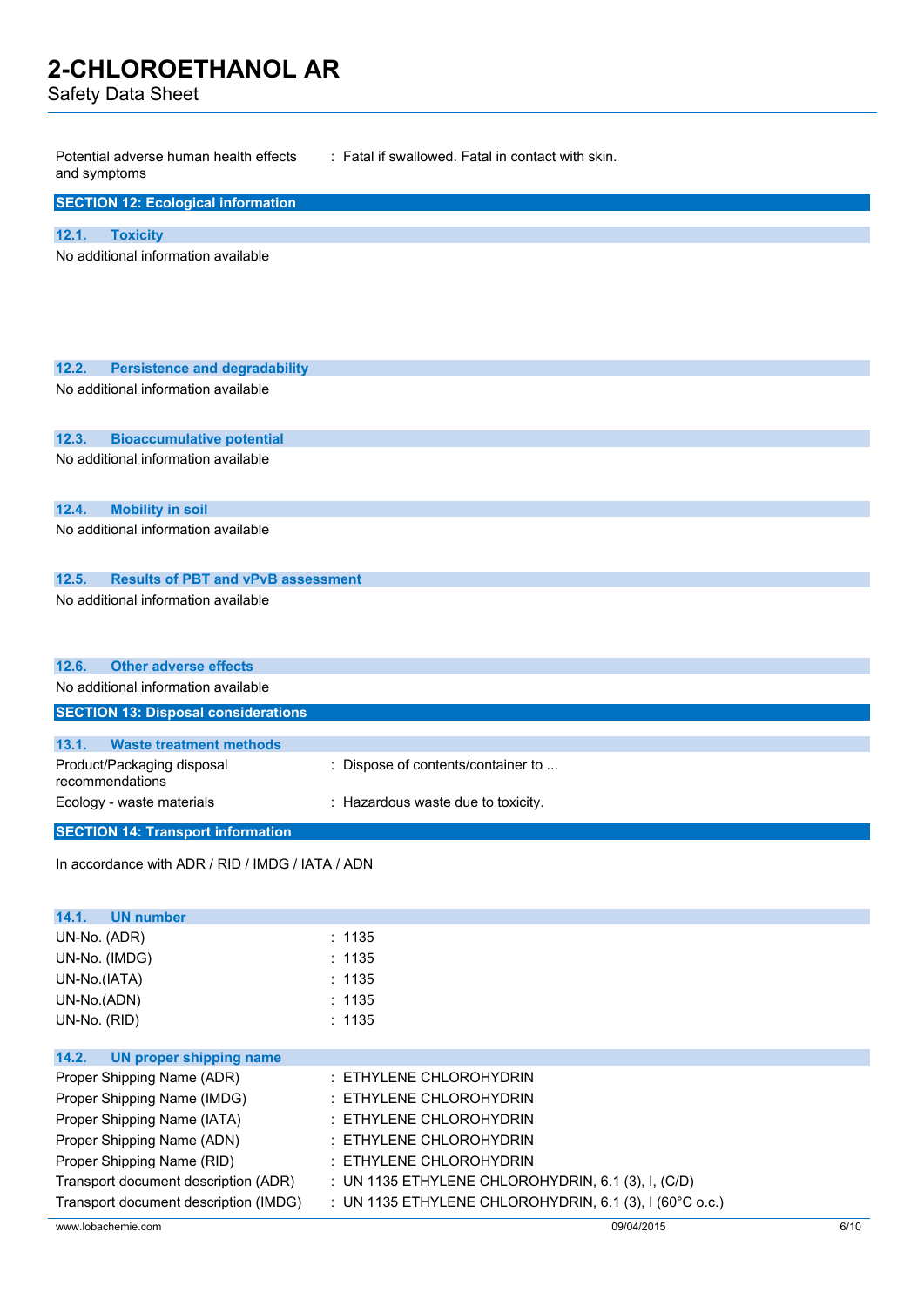## Safety Data Sheet

| Sarety Data Sheet                                                                                                     |                                                                                                                                    |
|-----------------------------------------------------------------------------------------------------------------------|------------------------------------------------------------------------------------------------------------------------------------|
| Transport document description (IATA)<br>Transport document description (ADN)<br>Transport document description (RID) | : UN 1135 ETHYLENE CHLOROHYDRIN, 6.1<br>: UN 1135 ETHYLENE CHLOROHYDRIN, 6.1 (3), I<br>: UN 1135 ETHYLENE CHLOROHYDRIN, 6.1 (3), I |
| 14.3.<br><b>Transport hazard class(es)</b>                                                                            |                                                                                                                                    |
| <b>ADR</b>                                                                                                            |                                                                                                                                    |
| Transport hazard class(es) (ADR)                                                                                      | : 6.1(3)                                                                                                                           |
| Danger labels (ADR)                                                                                                   | : 6.1, 3                                                                                                                           |
|                                                                                                                       |                                                                                                                                    |
| <b>IMDG</b>                                                                                                           |                                                                                                                                    |
| Transport hazard class(es) (IMDG)                                                                                     | : 6.1(3)                                                                                                                           |
| Danger labels (IMDG)                                                                                                  | : 6.1, 3                                                                                                                           |
|                                                                                                                       |                                                                                                                                    |
| <b>IATA</b>                                                                                                           |                                                                                                                                    |
| Transport hazard class(es) (IATA)                                                                                     | : 6.1(3)                                                                                                                           |
|                                                                                                                       |                                                                                                                                    |
| <b>ADN</b>                                                                                                            |                                                                                                                                    |
| Transport hazard class(es) (ADN)                                                                                      | : 6.1(3)                                                                                                                           |
| Danger labels (ADN)                                                                                                   | : 6.1, 3                                                                                                                           |
|                                                                                                                       |                                                                                                                                    |
| <b>RID</b>                                                                                                            |                                                                                                                                    |
| Transport hazard class(es) (RID)                                                                                      | : 6.1(3)                                                                                                                           |
| Danger labels (RID)                                                                                                   | : 6.1, 3                                                                                                                           |
|                                                                                                                       |                                                                                                                                    |
| 14.4.<br><b>Packing group</b>                                                                                         |                                                                                                                                    |
| Packing group (ADR)                                                                                                   | $\pm$ 1                                                                                                                            |
| Packing group (IMDG)                                                                                                  | $\mathbf{1}$                                                                                                                       |
| Packing group (IATA)                                                                                                  | : Not applicable                                                                                                                   |
| Packing group (ADN)                                                                                                   | ÷Т                                                                                                                                 |
| Packing group (RID)                                                                                                   | $\pm$ 1                                                                                                                            |

## **14.5. Environmental hazards**

Dangerous for the environment : No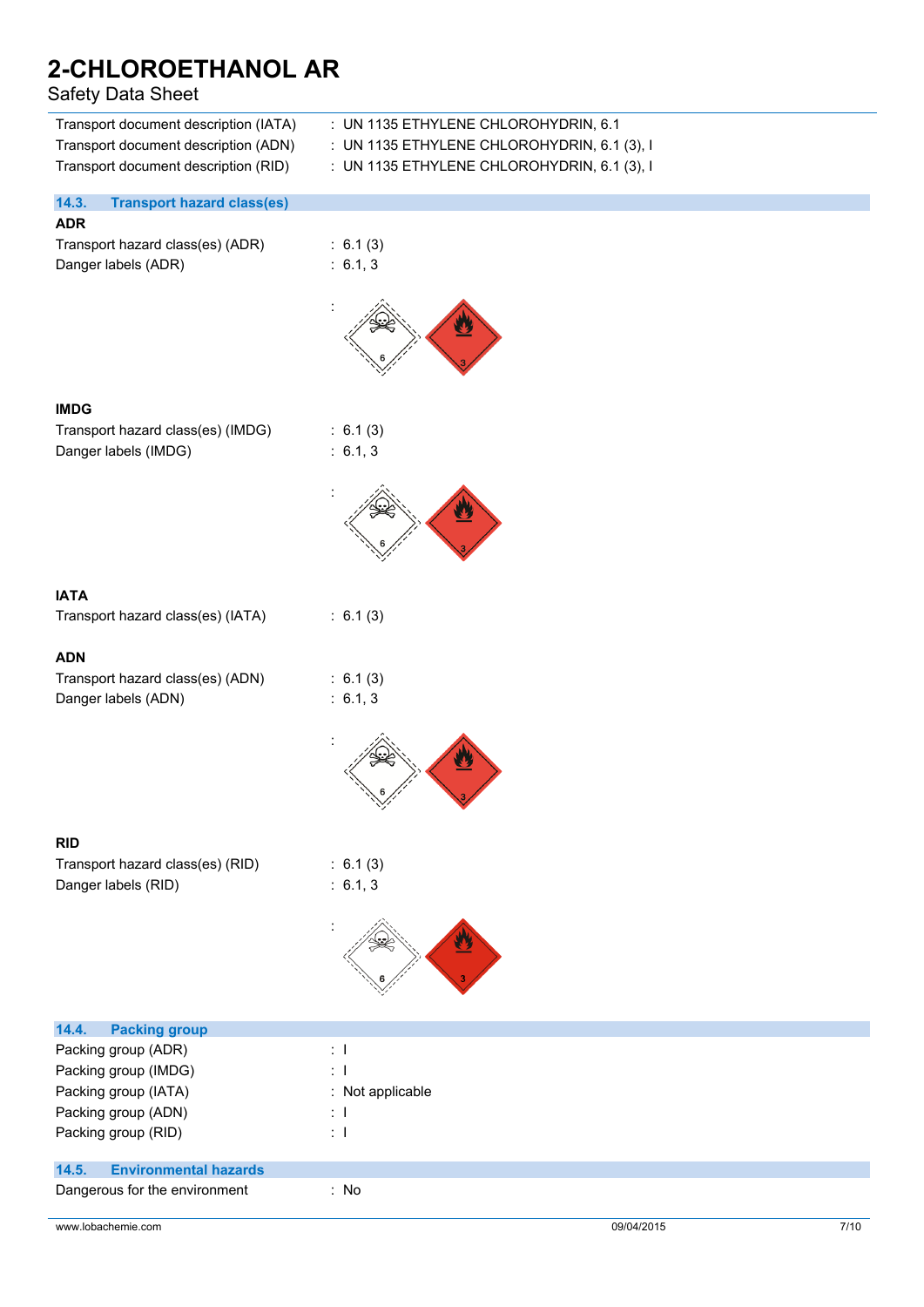Safety Data Sheet

## Marine pollutant in the set of the set of the set of the set of the set of the set of the set of the set of the set of the set of the set of the set of the set of the set of the set of the set of the set of the set of the

Other information **contact to the COSE** of No supplementary information available

 $14.6.$ **14.6. Special precautions for user**

| - Overland transport                                                       |                          |
|----------------------------------------------------------------------------|--------------------------|
| Classification code (ADR)                                                  | TF1                      |
| Special provision (ADR)                                                    | : 354                    |
| Limited quantities (ADR)                                                   | : 0                      |
| Excepted quantities (ADR)                                                  | : E0                     |
| Packing instructions (ADR)                                                 | : P602                   |
| Mixed packing provisions (ADR)                                             | : MP8, MP17              |
| Portable tank and bulk container<br>instructions (ADR)                     | : T20                    |
| Portable tank and bulk container special<br>provisions (ADR)               | : TP2, TP37              |
| Tank code (ADR)                                                            | $:$ L <sub>10CH</sub>    |
| Tank special provisions (ADR)                                              | : TU14, TU15, TE19, TE21 |
| Vehicle for tank carriage                                                  | :FL                      |
| Transport category (ADR)                                                   | 1                        |
| Special provisions for carriage - Loading,<br>unloading and handling (ADR) | : CV1, CV13, CV28        |
| Special provisions for carriage - Operation :<br>(ADR)                     | S2, S9, S14              |
| Hazard identification number (Kemler No.)                                  | ÷<br>663                 |
| Orange plates                                                              | 663<br>1135              |
|                                                                            |                          |
| Tunnel restriction code (ADR)                                              | : C/D                    |
| EAC code                                                                   | $: \cdot$ 2W             |
| APP code                                                                   | : $A(f)$                 |
| - Transport by sea                                                         |                          |
| Special provision (IMDG)                                                   | : 354                    |
| Limited quantities (IMDG)                                                  | : 0                      |
| Excepted quantities (IMDG)                                                 | : E0                     |
| Packing instructions (IMDG)                                                | P602                     |
| Tank instructions (IMDG)                                                   | T <sub>20</sub>          |
| Tank special provisions (IMDG)                                             | $:$ TP2, TP13, TP37      |
| EmS-No. (Fire)                                                             | $:$ F-E                  |
| EmS-No. (Spillage)                                                         | $: S-D$                  |
| Stowage category (IMDG)                                                    | D                        |
| Stowage and handling (IMDG)                                                | $:$ SW2                  |
| Flash point (IMDG)                                                         | : $60^{\circ}$ C o.c.    |
| MFAG-No                                                                    | : 131                    |
| - Air transport                                                            |                          |
| PCA Limited quantities (IATA)                                              | Forbidden<br>t.          |
| PCA limited quantity max net quantity<br>(IATA)                            | Forbidden<br>t.          |
| PCA packing instructions (IATA)                                            | : Forbidden              |
| PCA max net quantity (IATA)                                                | : Forbidden              |
| CAO packing instructions (IATA)                                            | Forbidden                |
| CAO max net quantity (IATA)                                                | Forbidden                |
|                                                                            |                          |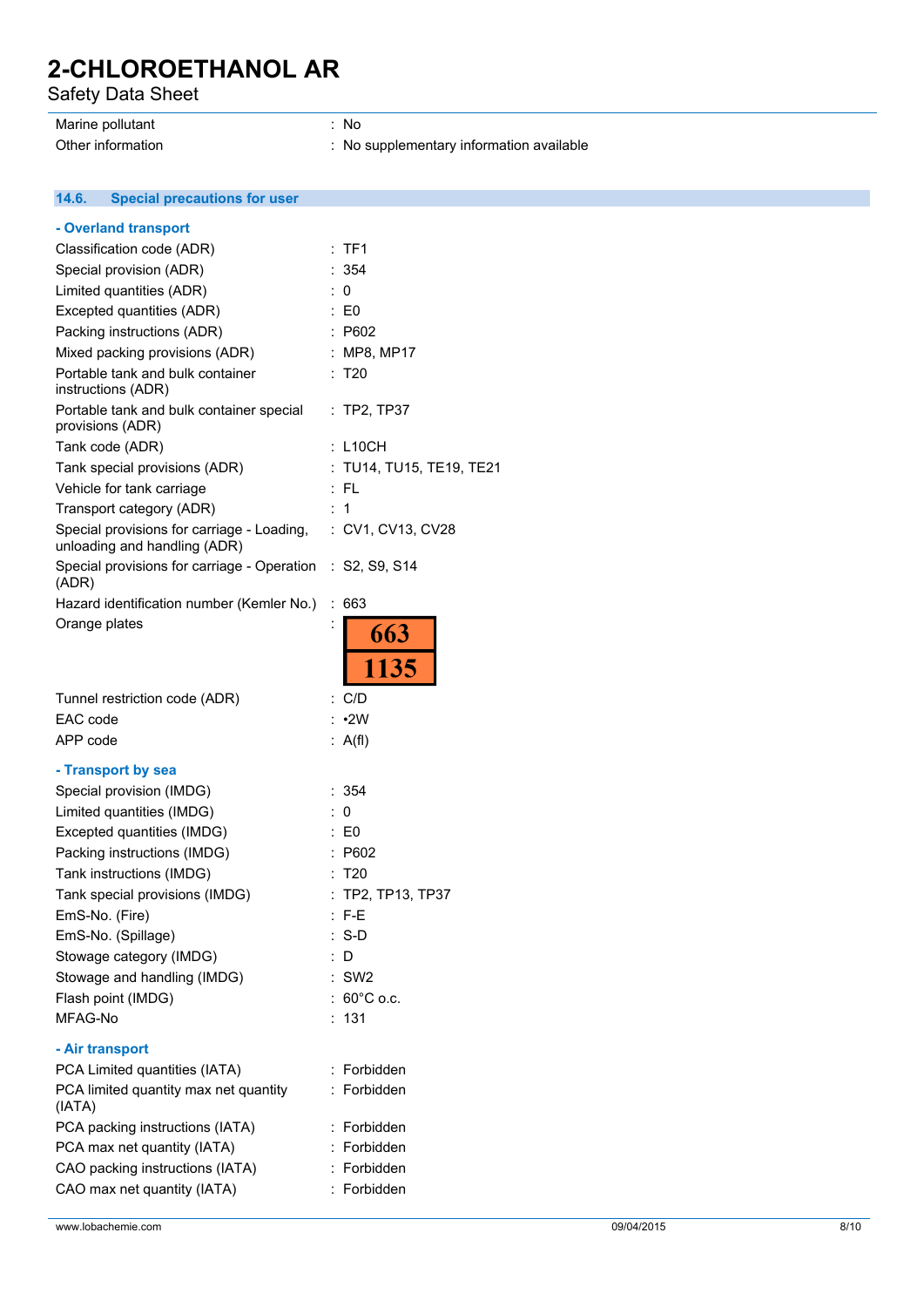Safety Data Sheet

| ERG code (IATA)                                                       | : 6F                                                                                                                                                                                                                                                                                          |
|-----------------------------------------------------------------------|-----------------------------------------------------------------------------------------------------------------------------------------------------------------------------------------------------------------------------------------------------------------------------------------------|
| - Inland waterway transport                                           |                                                                                                                                                                                                                                                                                               |
| Classification code (ADN)                                             | :TF1                                                                                                                                                                                                                                                                                          |
| Special provisions (ADN)                                              | : 354, 802                                                                                                                                                                                                                                                                                    |
| Limited quantities (ADN)                                              | $\therefore$ 0                                                                                                                                                                                                                                                                                |
| Excepted quantities (ADN)                                             | $\therefore$ EO                                                                                                                                                                                                                                                                               |
| Carriage permitted (ADN)                                              | : T                                                                                                                                                                                                                                                                                           |
| Equipment required (ADN)                                              | $:$ PP, EP, EX, TOX, A                                                                                                                                                                                                                                                                        |
| Ventilation (ADN)                                                     | : VE01, VE02                                                                                                                                                                                                                                                                                  |
| Number of blue cones/lights (ADN)                                     | $\therefore$ 2                                                                                                                                                                                                                                                                                |
| - Rail transport                                                      |                                                                                                                                                                                                                                                                                               |
| Classification code (RID)                                             | :TF1                                                                                                                                                                                                                                                                                          |
| Special provision (RID)                                               | : 354                                                                                                                                                                                                                                                                                         |
| Limited quantities (RID)                                              | $\therefore$ 0                                                                                                                                                                                                                                                                                |
| Excepted quantities (RID)                                             | $\therefore$ EO                                                                                                                                                                                                                                                                               |
| Packing instructions (RID)                                            | : P602                                                                                                                                                                                                                                                                                        |
| Mixed packing provisions (RID)                                        | : MP8, MP17                                                                                                                                                                                                                                                                                   |
| Portable tank and bulk container<br>instructions (RID)                | : T20                                                                                                                                                                                                                                                                                         |
| Portable tank and bulk container special<br>provisions (RID)          | $:$ TP2, TP37                                                                                                                                                                                                                                                                                 |
| Tank codes for RID tanks (RID)                                        | : L10CH                                                                                                                                                                                                                                                                                       |
| Special provisions for RID tanks (RID) : TU14, TU15, TU38, TE21, TE22 |                                                                                                                                                                                                                                                                                               |
| Transport category (RID)                                              | $\therefore$ 1                                                                                                                                                                                                                                                                                |
| Special provisions for carriage - Loading<br>and unloading (RID)      | : CW13, CW28, CW31                                                                                                                                                                                                                                                                            |
| Hazard identification number (RID)                                    | :663                                                                                                                                                                                                                                                                                          |
| $\overline{A}$ and $\overline{B}$                                     | $\mathbf{B}$ and $\mathbf{A}$ are set if the set of $\mathbf{B}$ and $\mathbf{B}$ and $\mathbf{B}$ are $\mathbf{B}$ and $\mathbf{B}$ and $\mathbf{B}$ are $\mathbf{B}$ and $\mathbf{B}$ are $\mathbf{B}$ and $\mathbf{B}$ are $\mathbf{B}$ and $\mathbf{B}$ are $\mathbf{B}$ and $\mathbf{B}$ |

#### **14.7. Transport in bulk according to Annex II of MARPOL 73/78 and the IBC Code**

Not applicable

**SECTION 15: Regulatory information**

**15.1. Safety, health and environmental regulations/legislation specific for the substance or mixture**

### **15.1.1. EU-Regulations**

No REACH Annex XVII restrictions 2-CHLOROETHANOL AR is not on the REACH Candidate List 2-CHLOROETHANOL AR is not on the REACH Annex XIV List

### **15.1.2. National regulations**

### **Germany**

| AwSV/VwVwS Annex reference                                                     | Water hazard class (WGK) 3, strongly hazardous to water (Classification according<br>to VwVwS, Annex 2; WGK No 229) |
|--------------------------------------------------------------------------------|---------------------------------------------------------------------------------------------------------------------|
| 12th Ordinance Implementing the Federal<br>Immission Control Act - 12. BlmSchV | : Is not subject of the 12. BlmSchV (Hazardous Incident Ordinance)                                                  |